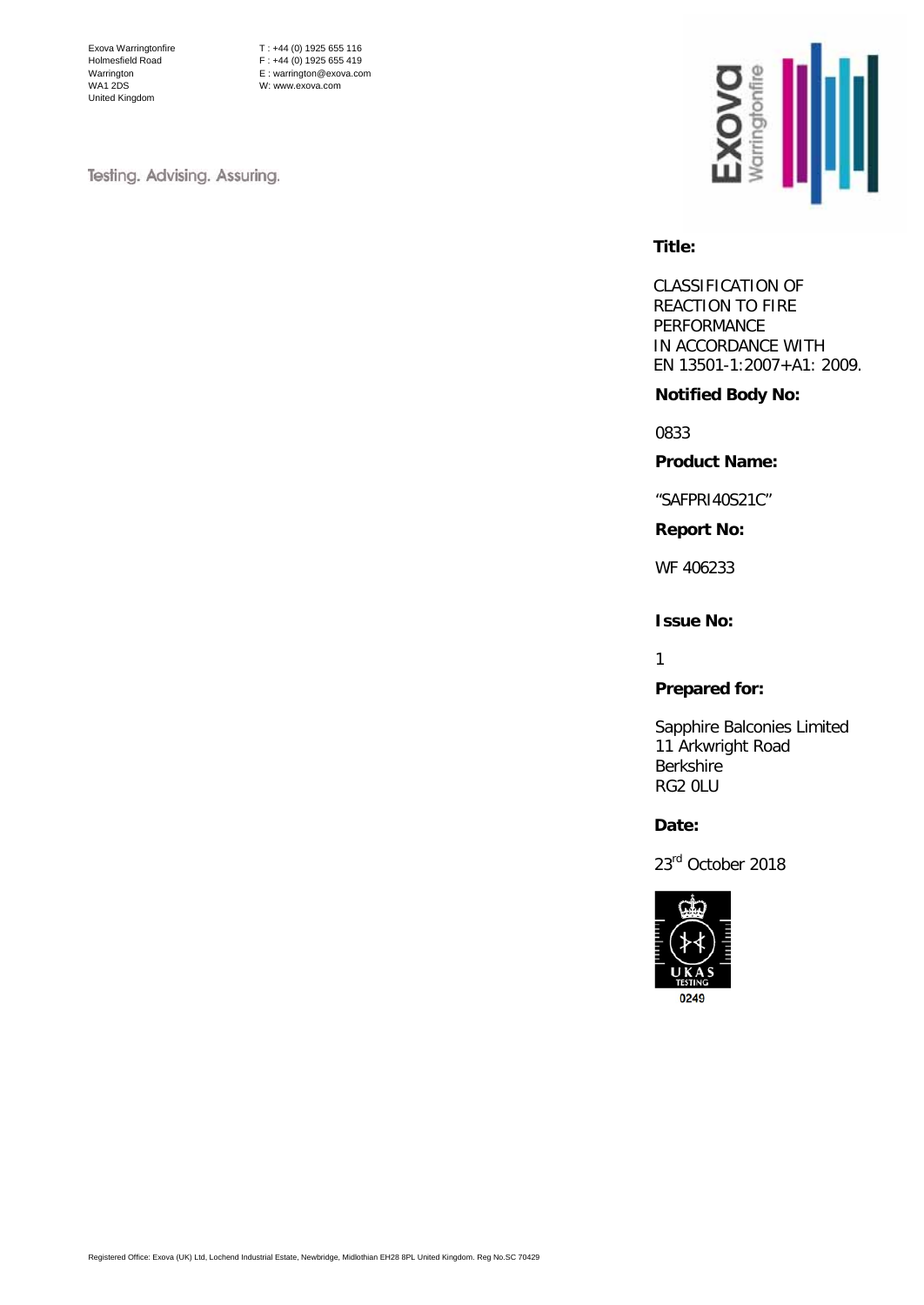# **1. Introduction**

This classification report defines the classification assigned to "SAFPRI40S21C", a wood and plastic composite decking board fixed to a calcium silicate substrate, in accordance with the procedures given in EN 13501-1:2007+A1: 2009.

#### **2. Details of classified product**

# **2.1 General**

The product, "SAFPRI40S21C", is defined as being suitable for floorcovering applications.

# **2.2 Product description**

The product, "SAFPRI40S21C", is fully described below and in the test reports provided in support of classification listed in Clause 3.1.

| General description  |                                | Wood and plastic composite decking board        |  |  |
|----------------------|--------------------------------|-------------------------------------------------|--|--|
|                      |                                | fixed to a calcium silicate substrate utilising |  |  |
|                      |                                | stainless steel screws.                         |  |  |
| Product reference    |                                | "SAFPRI40S21C"                                  |  |  |
| Name of manufacturer |                                | See Note 1 Below                                |  |  |
| Overall thickness    |                                | 30.39mm (determined by Exova                    |  |  |
|                      |                                | Warringtonfire)                                 |  |  |
|                      | Overall weight per unit area   | 30.60 $kg/m2$ (determined by Exova              |  |  |
|                      |                                | Warringtonfire)                                 |  |  |
|                      | Generic type                   | Wood and plastic composite                      |  |  |
|                      | Product reference              | "Enjura C116"                                   |  |  |
|                      | <b>Composition details</b>     | 55%wood + 35%High density polyethylene          |  |  |
|                      |                                | +10% additives                                  |  |  |
| Flooring             | Name of manufacturer           | Sapphire Balconies Ltd                          |  |  |
|                      | <b>Thickness</b>               | 21mm                                            |  |  |
|                      | Density / weight per unit area | $2.95$ kg/m <sup>2</sup>                        |  |  |
|                      | Colour reference               | "Willow Tree Green"                             |  |  |
|                      | Flame retardant details        | See Note 2 Below                                |  |  |
|                      | Generic type                   | Calcium silicate board                          |  |  |
| Substrate            | Product reference              | "A1-1277"                                       |  |  |
|                      | Name of manufacturer           | Supalux                                         |  |  |
|                      | <b>Thickness</b>               | 12mm                                            |  |  |
|                      | Density / weight per unit area | $11.4$ kg/m <sup>2</sup>                        |  |  |
|                      | Colour reference               | "Grey"                                          |  |  |
|                      | Flame retardant details        | See Note 2 Below                                |  |  |

Continued on next page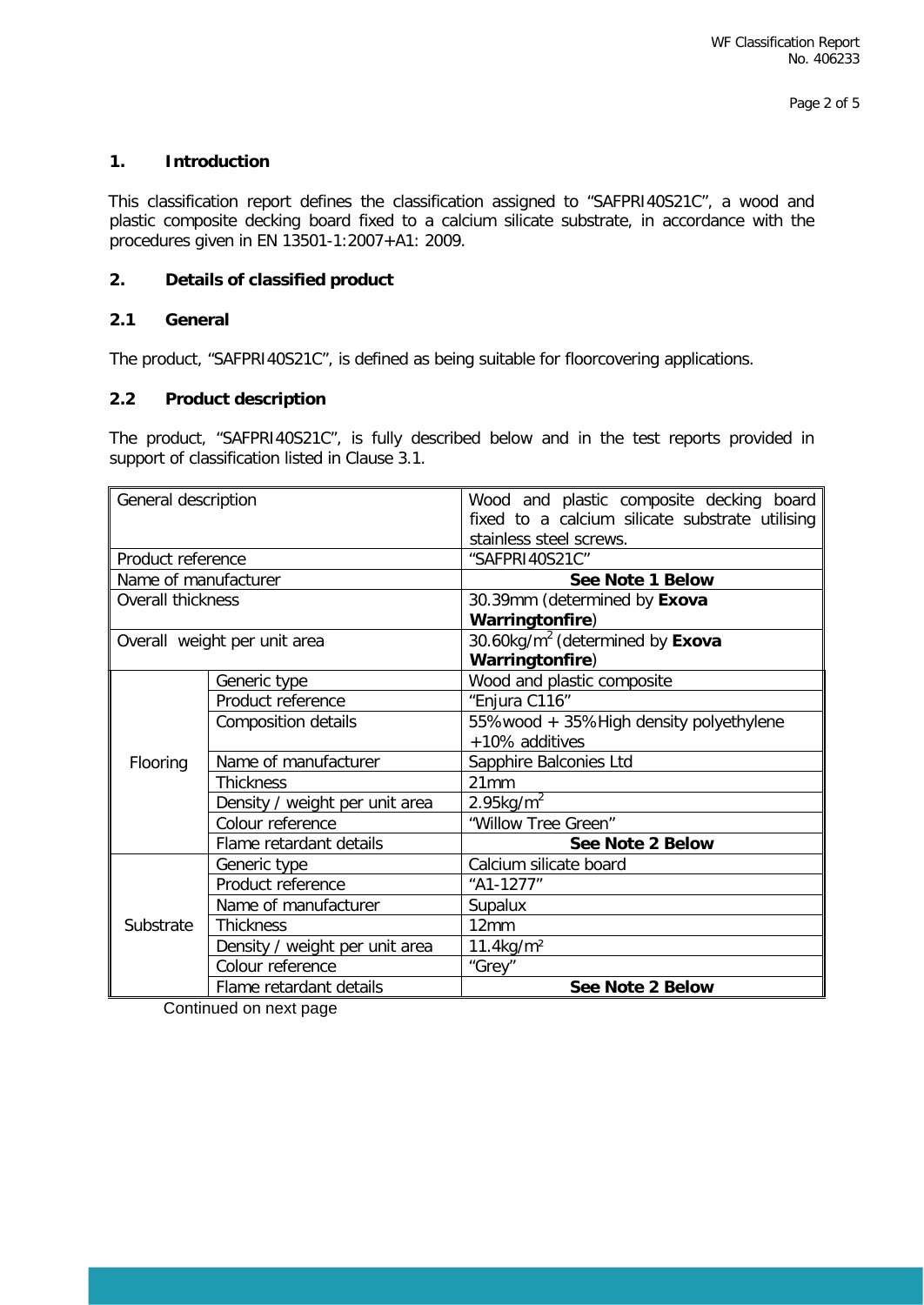| Metal<br>screws                            | Generic type                   | Stainless steel CSK self-drilling screws |  |  |
|--------------------------------------------|--------------------------------|------------------------------------------|--|--|
|                                            | Product reference              | "SAP4982"                                |  |  |
|                                            | Detailed description /         | Hardened 316L grade stainless steel      |  |  |
|                                            | composition details            |                                          |  |  |
|                                            | Name of manufacturer           | See Note 1 Below                         |  |  |
|                                            | <b>Thickness</b>               | 3.7 <sub>mm</sub>                        |  |  |
|                                            | Density / weight per unit area | See Note 1 Below                         |  |  |
|                                            | Colour reference               | "Black"                                  |  |  |
|                                            | Flame retardant details        | See Note 2 Below                         |  |  |
| Brief description of manufacturing process |                                | Cold formed                              |  |  |

**Note 1:** The sponsor of the test was unwilling to provide this information.

**Note 2:** The sponsor of the test has confirmed that no flame retardants were used in the production of this component.

# **3. Test reports & test results in support of classification.**

# **3.1 Test reports.**

| Name of<br>Laboratory   | Name of<br>sponsor                   | Test reports/extended<br>application report Nos. | Test method / extended<br>application rules & date |
|-------------------------|--------------------------------------|--------------------------------------------------|----------------------------------------------------|
| Exova<br>warringtonfire | Sapphire<br><b>Balconies Limited</b> | WF 405538                                        | EN ISO 11925-2                                     |
| Exova<br>warringtonfire | Sapphire<br><b>Balconies Limited</b> | WF 404149 (Issue 2)                              | EN ISO 9239-1                                      |

# **3.2 Test results**

| Test method & test<br>number |                                                       | Parameter                      |              | <b>Results</b>                               |                                  |
|------------------------------|-------------------------------------------------------|--------------------------------|--------------|----------------------------------------------|----------------------------------|
|                              |                                                       |                                | No.<br>tests | <b>Continuous</b><br>parameter -<br>mean (m) | Compliance<br>with<br>parameters |
| EN ISO 9239-1                |                                                       | <b>Critical flux</b>           |              | 5.32 kW/m <sup>2</sup>                       | Compliant                        |
|                              |                                                       | Smoke                          | 3            | 28.44 %min                                   | Compliant                        |
| EN ISO 11925-2               | $(15s$ exposure $-$<br>surface of<br>decorative face) | $F_s$                          | 6            | Nil                                          | Compliant                        |
|                              |                                                       | Flaming droplets/<br>particles |              | None                                         | Compliant                        |
|                              | $(15s$ exposure $-$<br>edge of decorative<br>face)    | $F_s$                          | 6            | Nil                                          | Compliant                        |
|                              |                                                       | Flaming droplets/<br>particles |              | None                                         | Compliant                        |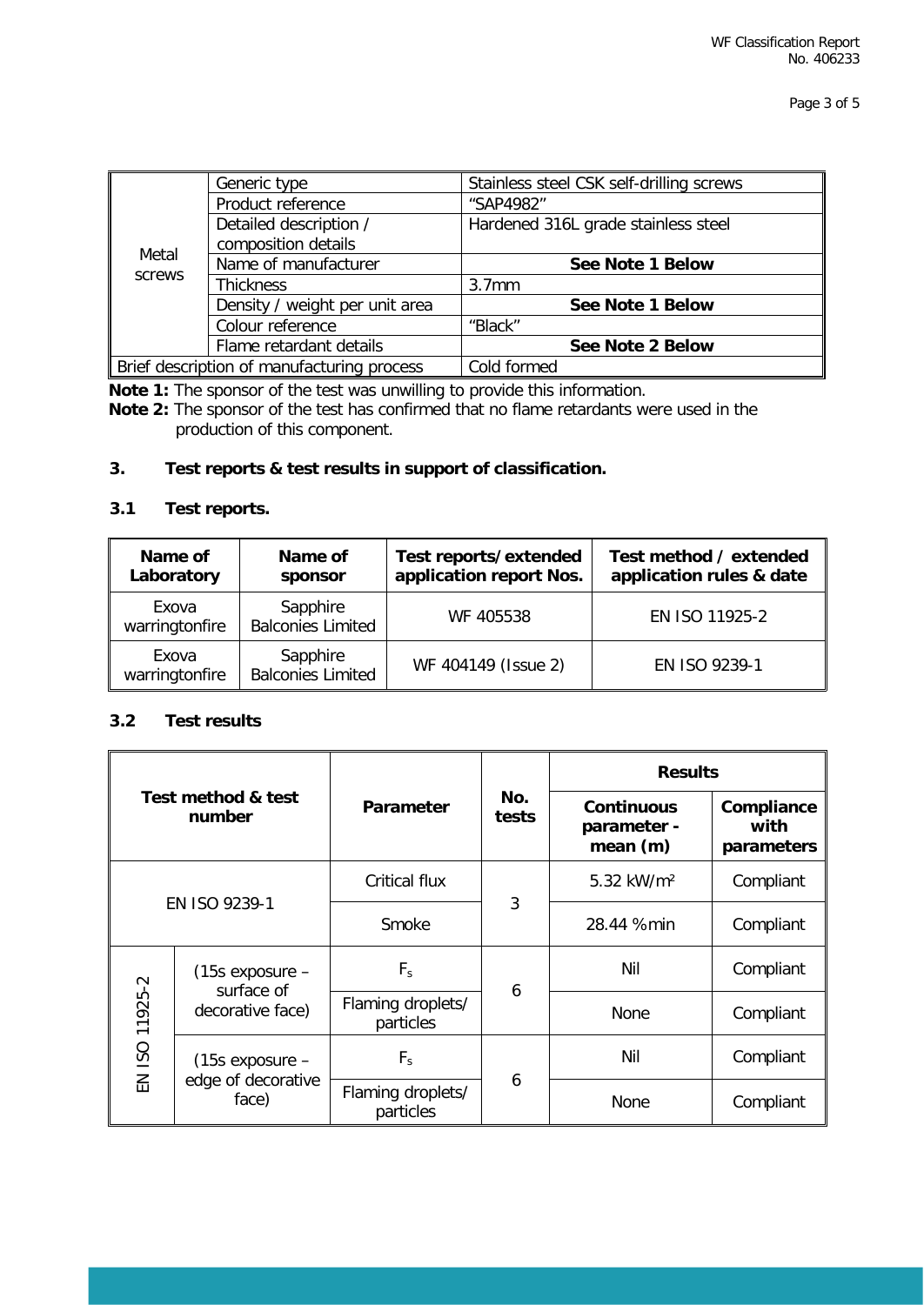Page 4 of 5

# **4. Classification and field of application**

# **4.1 Reference of classification**

This classification has been carried out in accordance with clause 9 of EN 13501-1:2007+A1: 2009.

# **4.2 Classification**

The product, "SAFPRI40S21C", a wood and plastic composite decking board fixed to a calcium silicate substrate, in relation to its reaction to fire behaviour is classified:

#### **CFL**

The additional classification in relation to smoke production is:

#### **s1**

The format of the reaction to fire classification for floorings is:

| <b>Fire Behaviour</b> |   | <b>Smoke Production</b> |  |  |
|-----------------------|---|-------------------------|--|--|
| Cы                    | - |                         |  |  |

**i.e. CFL – s1** 

# **Reaction to fire classification: CFL - S1**

# **4.3 Field of application**

This classification is valid for the following end use applications:

i) Floorcovering applications mechanically installed to any substrate with a minimum density of 950kg/m<sup>3</sup>, having a minimum thickness of 12mm and a fire performance of A2FL or better.